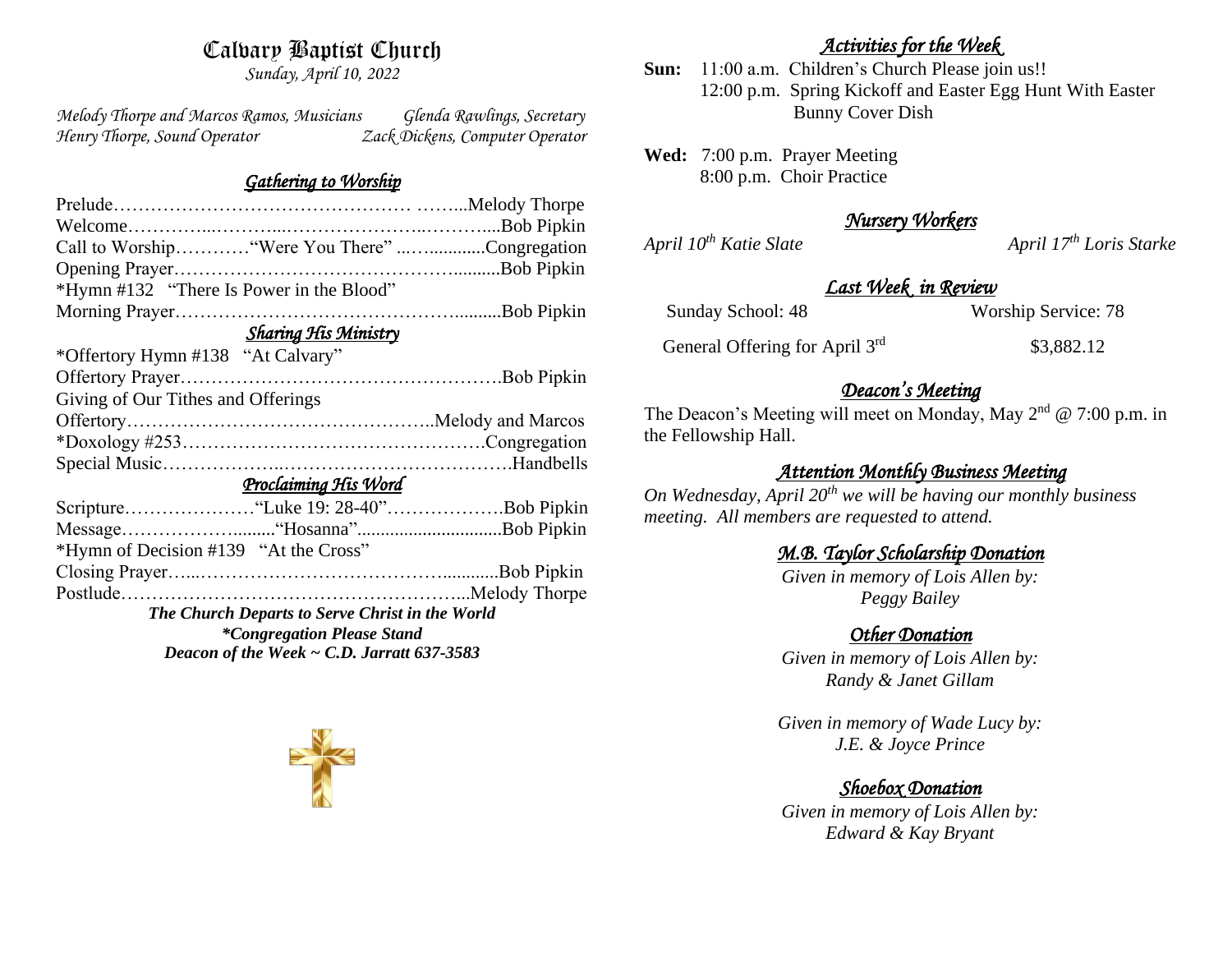#### *Planning Committee*

- 1. Wild Game Supper April 26<sup>th</sup> Tuesday Night -6:30PM If You Like, Bring a Dessert-A Donation Box will be Available
- 2. Family Day Meal After Church (Moms, Dads, Grannies, Grandpas, Brothers, Sisters, Friends-All Welcome) June 5th Lets Fill The Pews

### *Planning Committee Meeting*

The Planning Committee will meet on Sunday, May  $15<sup>th</sup>$  @ 12:00 p.m. in the Church Fellowship Hall. The following people are on this committee: Mike Allen, Pat Callahan, Ray Traylor, Dale Jones, C.D. Jarratt, Diana Blick and Randy Gillam.

## *Rehab for Jeannette McArdle*

**Vineyard Bluffton Assisted Living and Memory Care 25 Cassidy Drive Bluffton, S.C. 29910**

## *A Special Thank You Note*

Ron & I want to "Thank" everybody at Calvary Baptist Church for all the calls, cards, kind words and prayers. We appreciate everything. He is better but covid has side effects. He is getting out a little bit, but he tiers easily. We welcome all prayers and we know that God listens. He has come a long way but also has a long way to go. It will take time. A special "Thank you" to Dr. Bob.

Love,

Lois & Ron Gibson

Please keep praying for us.



*Church Office: 634-3215*

*Church Email: [calvarybc1@verizon.net](mailto:cbcemporiaoffice@gmail.com)*

*Church Website[:www.calvarybaptistemporia.org](http://www.calvarybaptistemporia.org/)*

*Bob Pipkin Email: [jrpipkin3@gmail.com](mailto:jrpipkin3@gmail.com) and Cell: 757-418-1243*

*Dr. Bob Pipkin*